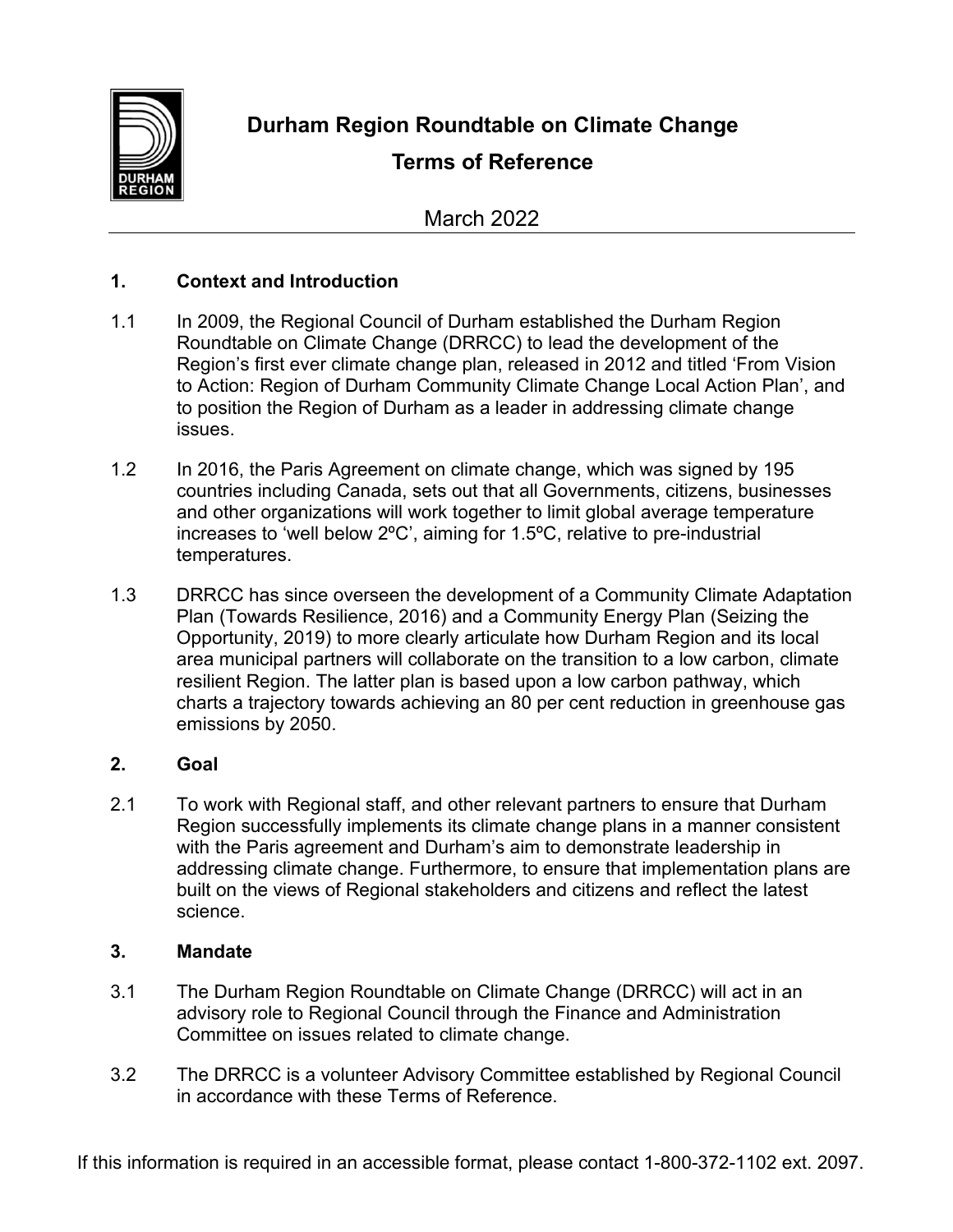### **4. Scope of Activities**

- 4.1 The scope of activities that the DRRCC may undertake include, but are not limited to:
	- provide advice, feedback and guidance to Regional staff and Council on implementation of Durham's community-facing climate change plans, including the Durham Community Climate Adaptation Plan and the Durham Community Energy Plan;
	- support and enable successful implementation of Durham Region's climate change plans by engaging and influencing relevant stakeholders and networks;
	- provide accurate and transparent reports to Regional Council on progress with implementation of Durham Region's climate change plans; and
	- provide a forum for residents to learn more about what the Region and its partners are doing to address climate change.

### **5. Composition**

- 5.1 The DRRCC will be composed of between 15 to 20 members as follows:
	- Five Regional Councillors the Regional Chair, ex-officio, and one Councillor representing each of the four Regional Standing Committees;
	- Eight to ten representatives from industry, association and public institutions such as:
		- o Public agencies focused on energy, housing, transportation and conservation (e.g. local electricity distribution companies, Durham Region Non-Profit Housing Corp, and/or Conservation Authorities)
		- o Academia (e.g. Ontario Tech University, Durham College, Trent Durham University, and/or local school boards)
		- o Professional and Industry Associations (e.g. Durham Labour Council, BILD Durham Chapter, etc.)
		- o Community and socially-focused organizations (e.g. Durham Community Foundation, Community Development Council Durham, etc.)
	- 1 to 6 citizen at-large representatives with specialized expertise, including youth representatives (aged 16-25); and
	- The Chief Administrative Officer (CAO) of the Region.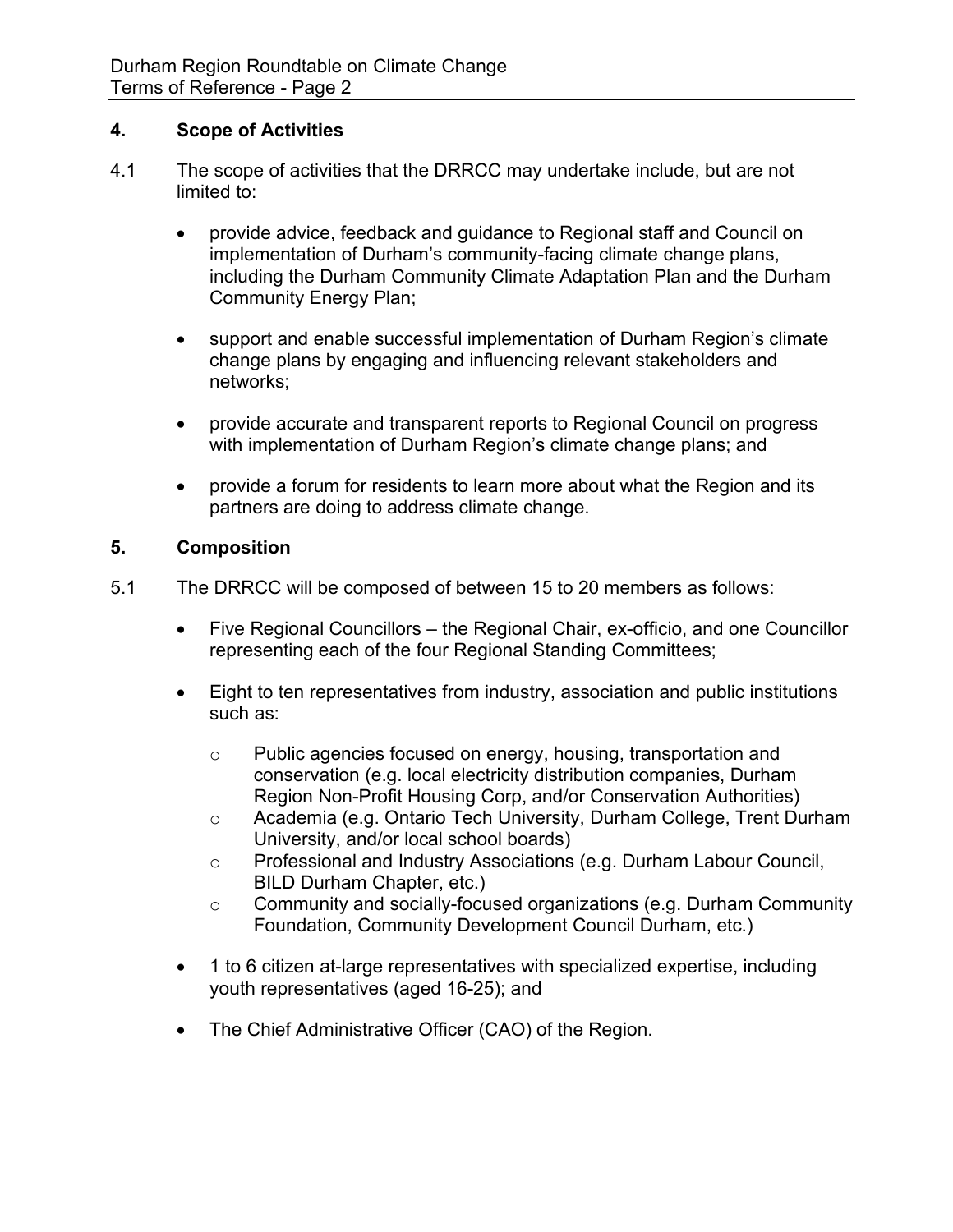- 5.2 Members of Parliament (MP) and Members of Provincial Parliament (MPP) representing Durham Region shall also be invited to participate in the DRRCC meetings as Ex-officio members in a non-voting capacity.
- 5.3 The DRRCC may invite individuals with specialized expertise to attend meetings on an as needed basis in a non-voting capacity.
- 5.4 The term of membership shall correspond with the term of Regional Council. If a member chooses to resign the Region will seek a replacement in accordance with Section 6.
- 5.5 At the discretion of the DRRCC, non-attendance of three consecutive meetings will be sufficient grounds for replacement.

#### **6. Membership Selection**

- 6.1 Durham Region will place an advertisement seeking individuals interested in volunteering for appointment to the DRRCC. Interested individuals will be required to submit an application form to the Regional Clerk outlining their interest and qualifications.
- 6.2 The CAO's Office shall contact community, academic and industry leaders and invite them to volunteer for the DRRCC. Interested individuals will be required to submit an application form to the Regional Clerk and provide a brief resume outlining their interest and qualifications.
- 6.3 The CAO's office will review the applications received and recommend individuals for appointment to the DRRCC. In nominating members to the DRRCC, regard shall be given to the aim of achieving a diversity in age, gender and ethnicity. Regard shall also be given to previous community and/or professional involvement, knowledge of climate change issues, residency within the Region and availability to attend meetings.
- 6.4 All members of the DRRCC shall be appointed by the Finance and Administration Committee and Regional Council.
- 6.5 Regional Council shall appoint a representative and an alternate to the DRRCC from each of the four Regional Standing Committees.
- 6.6 Regional Council shall appoint the Chief Administrative Officer (CAO) and a Regional staff member as an alternate for the Chief Administrative Officer (CAO) to the DRRCC.
- 6.7 In the case of a vacancy, the approach described in Section 6 will generally be followed.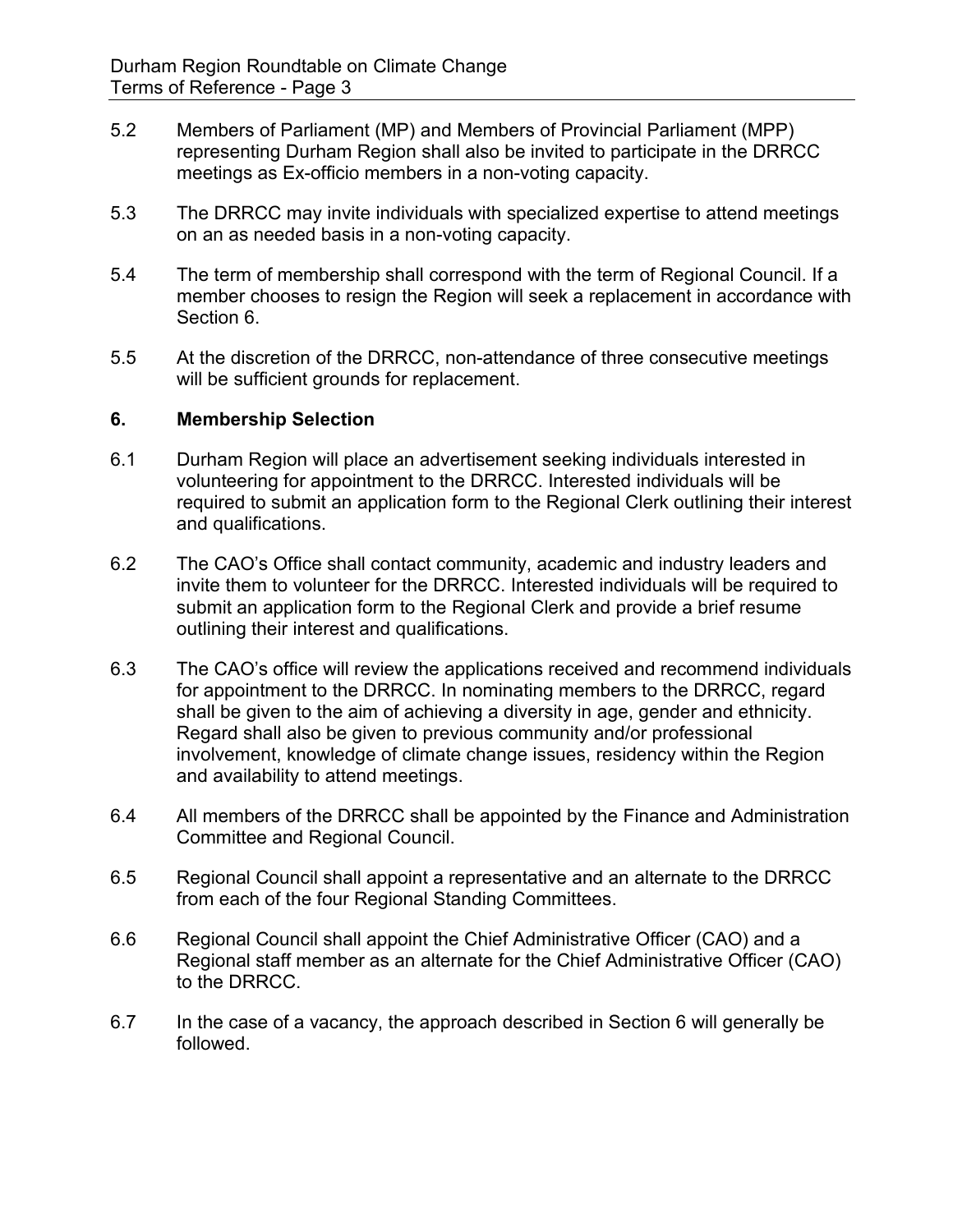#### **7. Officers**

7.1 A chair and a vice-chair will be elected by the DRRCC at the beginning of each term of Council. The Region's CAO shall chair the inaugural DRRCC meeting of each term.

#### **8. Support Services**

- 8.1 A staff liaison from the Office of the CAO shall be appointed to support the activities of the DRRCC. The staff liaison will provide administrative, procedural and technical support to the DRRCC. Day-to-day activities of the staff liaison will be supported by the Office of the CAO.
- 8.2 A Regional Staff Working Group, consisting of appropriate staff from all Regional departments shall be established to develop a Corporate Climate Change Master Plan which would detail actions that the Region as a corporation and as a community service provider can take to address climate change mitigation and adaptation measures. The Regional Staff Working Group will also provide technical advice and expertise to the DRRCC and the staff liaison as needed.
- 8.3 The staff liaison shall keep the Region's Department Heads apprised of the activities of the DRRCC and the Regional Staff Working Group.
- 8.4 The Legislative Services Division of the Corporate Services Department will provide secretarial and other support services. Regional Council will provide a budget to cover the operational expenses of the DRRCC, and this budget will be administered by the Office of the CAO.

## **9. Meetings**

- 9.1 The DRRCC will establish a meeting schedule at its inaugural meeting, taking into account the business needs and schedule of Regional Committees/Council. Special meetings may be held at the call of the Chair.
- 9.2 Unless otherwise determined, all meetings will be open to the public. As an Advisory Committee to the Region, the DRRCC is subject to the Regional Procedural By-law, unless otherwise specified in the Terms of Reference.
- 9.3 A quorum for DRRCC meetings shall be a majority of sitting members.

#### **10. Minutes and Agendas**

10.1 The minutes of each DRRCC meeting will be approved at the following meeting. The unapproved minutes will be circulated to members of Council as part of the Council Information Package prepared by the Regional Clerk.